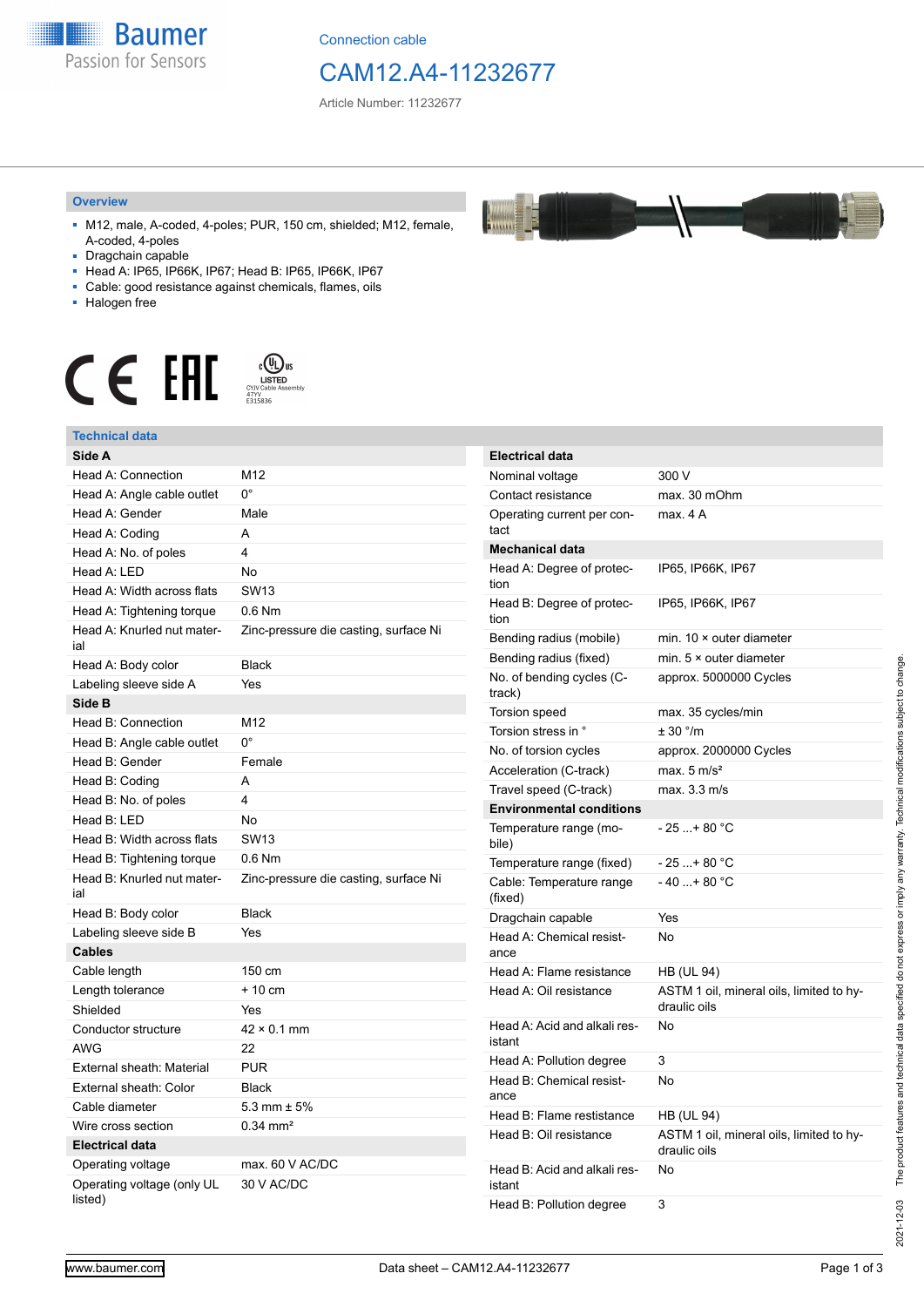

Connection cable

### CAM12.A4-11232677

Article Number: 11232677

#### **Technical data**

**Technical drawing**

**Side A**

#### **Environmental conditions**

Cable: Chemical resistance Good (DIN EN 60811-404)

Cable: Flame resistance Conform UL 1581 §1090 (H); CSA FT2; IEC 60332-2-2

### **Environmental conditions**

Cable: Silicone-free Yes

Cable: Oil resistance Good (DIN EN 60811-404)

### **Side B**

#### **Technical drawing**





| Coding | Codina<br>,,,,,,, |
|--------|-------------------|
|        |                   |